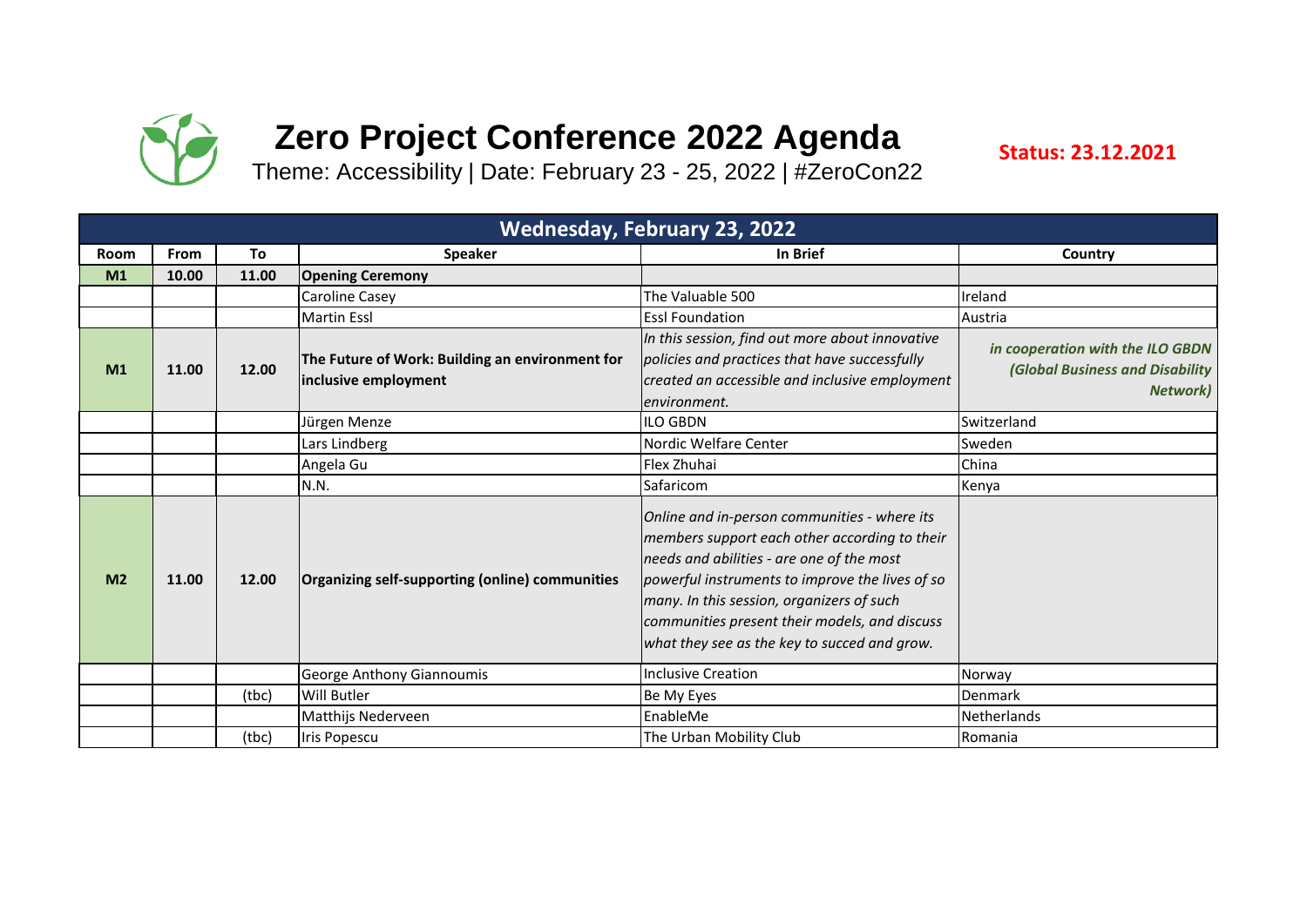| M1             | 12.00 | 13.00 | <b>Web-based orientation maps and apps</b>              | In this session, orientation maps and other apps<br>are presented that create accessibility for all,<br>covering themes like mobility for wheelchair<br>users, orientation for the blind in public spaces,<br>or even locating free parking lots.                                                                       |                         |
|----------------|-------|-------|---------------------------------------------------------|-------------------------------------------------------------------------------------------------------------------------------------------------------------------------------------------------------------------------------------------------------------------------------------------------------------------------|-------------------------|
|                |       |       | Holger Dieterich                                        | Sozialhelden                                                                                                                                                                                                                                                                                                            | Germany                 |
|                |       |       | Fiona Jarvis                                            | Blue Badge Style Access Gallery                                                                                                                                                                                                                                                                                         | United Kingdom          |
|                |       | (tbc) | Carlo Castellano                                        | Park4Dis                                                                                                                                                                                                                                                                                                                | Spain                   |
|                |       |       | Faustino Cuadrado                                       | App & Town Companon                                                                                                                                                                                                                                                                                                     | Spain                   |
|                |       | (tbc) | <b>Ethan Brooks</b>                                     | Waymap                                                                                                                                                                                                                                                                                                                  | United Kingdom          |
| M <sub>2</sub> | 12.00 | 13.00 | <b>Scaling Innovations in Subsaharan Africa</b>         | In this Session, Awardees and other innovators<br>are presented, as well as their strategies to<br>innovate and scale their projects on the African<br>continent.                                                                                                                                                       |                         |
|                |       |       | Irene Mbari-Kirika                                      | inAble                                                                                                                                                                                                                                                                                                                  | United States/Kenya     |
|                |       |       | N. N.                                                   | Africa Disability Forum                                                                                                                                                                                                                                                                                                 | South Africa            |
|                |       | (tbc) | Doreen Chizyuka                                         | WASH Zambia - World Vision                                                                                                                                                                                                                                                                                              | Zambia                  |
|                |       | (tbc) | Cloves Ssebadduka                                       | Love Manifested Children's Ministry                                                                                                                                                                                                                                                                                     | Uganda                  |
|                |       |       | Nicole Colmenares Pulido                                | <b>Project Circleg</b>                                                                                                                                                                                                                                                                                                  | Switzerland/East Africa |
| M1             | 13.00 | 14.00 | Converting books and stories into accessible<br>formats | This session investigates how books - or more<br>generally stories - can be converted into sets of<br>accessible formats and adapted to various<br>accessibility needs. Moreover, participants will<br>learn how to engage with a community and to<br>collect and share their respective stories using<br>online tools. |                         |
|                |       |       | Michael Johnson                                         | Benetech                                                                                                                                                                                                                                                                                                                | <b>United States</b>    |
|                |       |       | <b>Oscar Garcia Munoz</b>                               | Plena Madrid                                                                                                                                                                                                                                                                                                            | Spain                   |
|                |       |       | Christopher Kurz                                        | Rochester Institute of Technology                                                                                                                                                                                                                                                                                       | <b>United States</b>    |
|                |       |       | Carla Mauch                                             | Mais Diferenças                                                                                                                                                                                                                                                                                                         | <b>Brazil</b>           |
|                |       |       | Pablo Lecuona                                           | Asociación Tiflonexos                                                                                                                                                                                                                                                                                                   | Argentina               |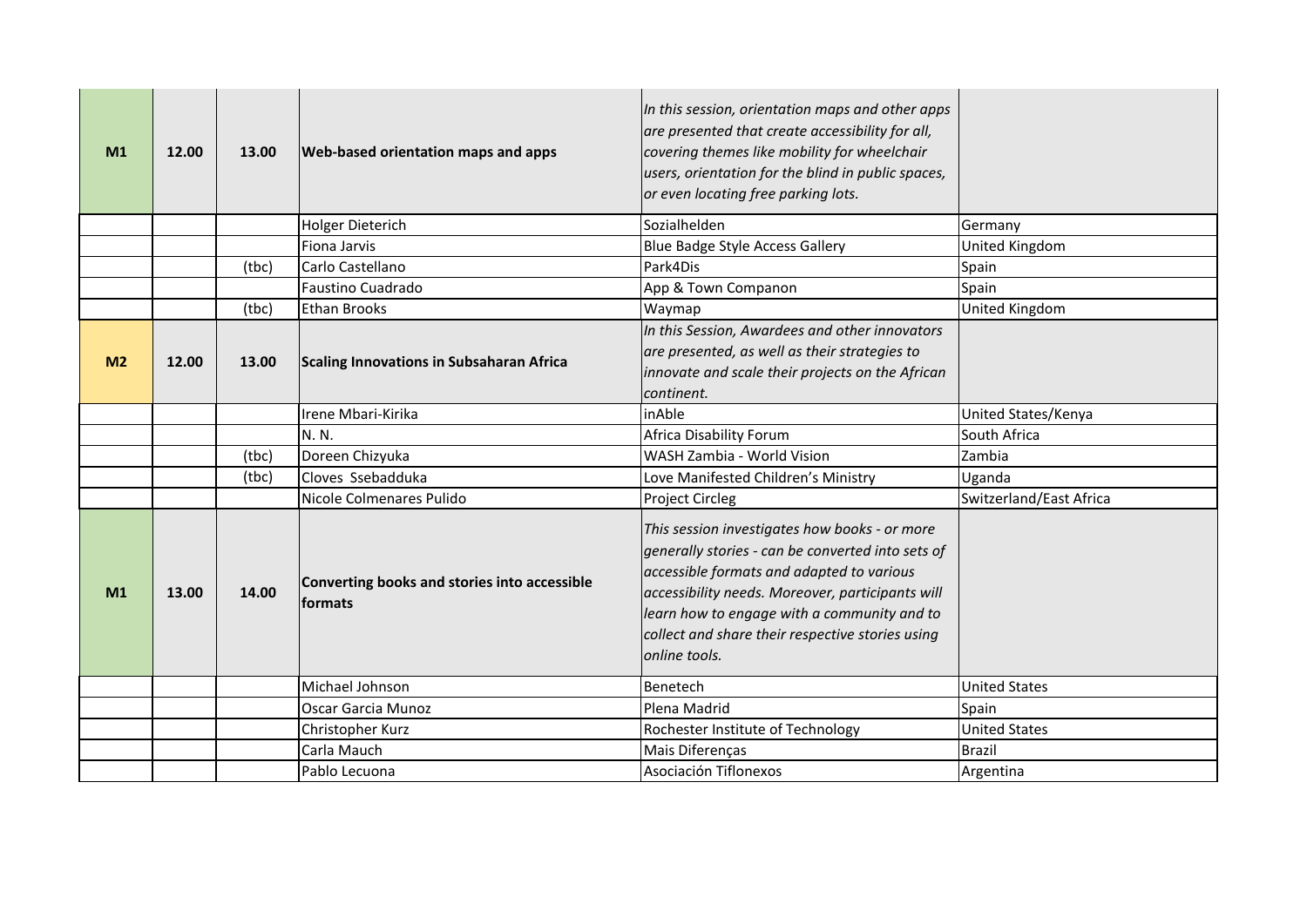| M <sub>2</sub> | 13.00 | 14.00 | Designing accessible products and services       | In this session, solutions by businesses to deliver<br>accessible products and services are presented,<br>and their challenges are discussed.                                                               | in cooperation with The Valuable 500                                                                      |
|----------------|-------|-------|--------------------------------------------------|-------------------------------------------------------------------------------------------------------------------------------------------------------------------------------------------------------------|-----------------------------------------------------------------------------------------------------------|
|                |       |       | Caroline Casey                                   | The Valuable 500                                                                                                                                                                                            | United Kingdom                                                                                            |
|                |       |       | Christine Hemphill                               | Open Inclusion                                                                                                                                                                                              | United Kingdom                                                                                            |
|                |       |       | N.N.                                             | <b>Access Israel</b>                                                                                                                                                                                        | Israel                                                                                                    |
| M <sub>1</sub> | 14.00 | 15.00 | Inclusive play and playful learning for children | This session highlights inclusive design for<br>children playgrounds, as well as exciting<br>methods for learning through play and magic!                                                                   |                                                                                                           |
|                |       |       | Aditi Agrawal                                    | Gudgudee                                                                                                                                                                                                    | India                                                                                                     |
|                |       |       | Soldedad Véliz Córdova                           | Catholic University of Chile                                                                                                                                                                                | Chile                                                                                                     |
|                |       |       | Noa Nitzan                                       | Beit Issie Shapiro                                                                                                                                                                                          | Israel                                                                                                    |
|                |       |       | <b>Kevin Spencer</b>                             | <b>Hocus Focus</b>                                                                                                                                                                                          | <b>United States</b>                                                                                      |
| M <sub>2</sub> | 14.00 | 15.00 | The accessibilities strategies of "Big Tech"     | In this Forum, leading multinational IT-<br>companies present and discuss their strategies<br>of how to make their products and services<br>more accessible.                                                |                                                                                                           |
|                |       |       | David Banes                                      | davebanesaccess                                                                                                                                                                                             | United Kingdom                                                                                            |
|                |       |       | Christopher Patnoe                               | Google                                                                                                                                                                                                      | United Kingdom                                                                                            |
|                |       | (tbc) | <b>Hector Minto</b>                              | Microsoft                                                                                                                                                                                                   | United Kingdom                                                                                            |
|                |       |       | Larry Goldberg                                   | Yahoo!                                                                                                                                                                                                      | <b>United States</b>                                                                                      |
|                |       | (tbc) | Shadi Abou-Zhara                                 | amazon.com                                                                                                                                                                                                  | Austria                                                                                                   |
| M1             | 15.00 | 16.00 | <b>High-Tech in Assistive Technologies</b>       | The session gives an overview over Assistive<br>Technologies, their purpose and developments.<br>It highlights outstanding innovations with<br>enormous potential to improve work life and<br>private life. | in cooperation with GAATO (The<br><b>Global Alliance of Assistive</b><br><b>Technology Organisations)</b> |
|                |       |       | Evert-Jan Hoogerwerf                             | <b>GAATO and Ausilioteca</b>                                                                                                                                                                                | Italy                                                                                                     |
|                |       | (tbc) | Luc de Witte                                     | <b>GAATO and Touzichthouder</b>                                                                                                                                                                             | Netherlands                                                                                               |
|                |       |       | Claudiu Leverenz                                 | Munevo                                                                                                                                                                                                      | Germany                                                                                                   |
|                |       |       | David Hofer                                      | Lifetool                                                                                                                                                                                                    | Austria                                                                                                   |
|                |       | (tbc) | Moran Ran                                        | Atvisor                                                                                                                                                                                                     | Israel                                                                                                    |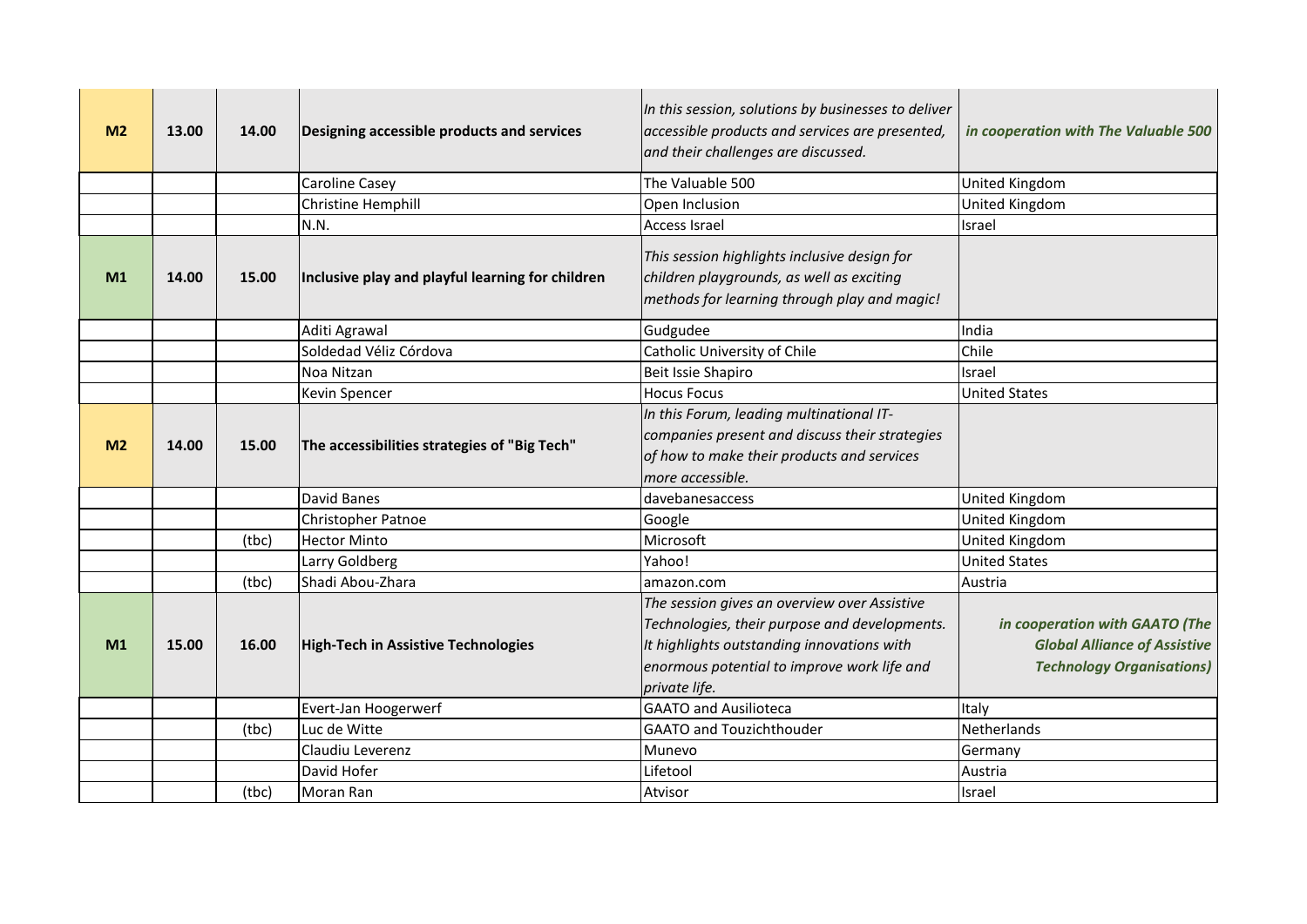|                |       |       |                                                           | Presenting the 10 Impact Transfer-Fellows of                                                                                                                                                                                                                                     |                                                                                    |
|----------------|-------|-------|-----------------------------------------------------------|----------------------------------------------------------------------------------------------------------------------------------------------------------------------------------------------------------------------------------------------------------------------------------|------------------------------------------------------------------------------------|
| M <sub>2</sub> | 15.00 | 16.00 | Zero Project-Impact Transfer 2022                         | 2022 and the replication strategies they have                                                                                                                                                                                                                                    | in cooperation with Fundación                                                      |
|                |       |       |                                                           | jointly developed with Ashoka in the past six                                                                                                                                                                                                                                    | Descúbreme and Ashoka Austria                                                      |
|                |       |       |                                                           | months.                                                                                                                                                                                                                                                                          |                                                                                    |
|                |       |       | Cezarina Niculae                                          | Ashoka                                                                                                                                                                                                                                                                           | Spain                                                                              |
|                |       |       | Sumita Kunashakaran                                       | Zero Project                                                                                                                                                                                                                                                                     | Austria                                                                            |
|                |       |       | Mike Rice                                                 | Centre for Access to Football (CAFE)                                                                                                                                                                                                                                             | United Kingdom                                                                     |
|                |       |       | <b>Henry Diaz</b>                                         | Instituto Nacional para Ciegos                                                                                                                                                                                                                                                   | Colombia                                                                           |
|                |       |       | Nina Asterina                                             | Kota Kita                                                                                                                                                                                                                                                                        | Indonesia                                                                          |
|                |       |       | Chandran Rymonds                                          | Jan Vikas Samiti                                                                                                                                                                                                                                                                 | India                                                                              |
|                |       |       | Jaime Grana                                               | <b>Fundacion Eres</b>                                                                                                                                                                                                                                                            | Chile                                                                              |
|                |       |       | Lilach Segal                                              | Access Israel                                                                                                                                                                                                                                                                    | <b>Israel</b>                                                                      |
|                |       |       | Christopher Kurz                                          | Rochester Institute of Technology                                                                                                                                                                                                                                                | <b>United States</b>                                                               |
|                |       |       | Jonathan Hassell                                          | Hassell Inclusion Ltd                                                                                                                                                                                                                                                            | United Kingdom                                                                     |
|                |       |       | Faustino Cuadrado                                         | Mass Factory Urban Accessible Mobility                                                                                                                                                                                                                                           | Spain                                                                              |
|                |       |       | Yves Cornu                                                | Facil'iti                                                                                                                                                                                                                                                                        | France                                                                             |
| M1             | 16.00 | 17.00 | Improving web-accessibility                               | In this session, the baseline of web-accessibility<br>is explained. Leading innovators present tools<br>that make the web more accessible for people<br>with diverse needs.                                                                                                      | in cooperation with GARI (The Global<br><b>Accessibility Reporting Initiative)</b> |
|                |       |       | Sabine Lobnig                                             | Mobile & Wireless Forum and GARI                                                                                                                                                                                                                                                 | Belgium                                                                            |
|                |       |       | <b>Yves Cornu</b>                                         | <b>FACILiti</b>                                                                                                                                                                                                                                                                  | France                                                                             |
|                |       |       | Nick Lum                                                  | <b>BeeLine Reader</b>                                                                                                                                                                                                                                                            | <b>United States</b>                                                               |
|                |       | (tbc) | Olga Berrios                                              | Planeta Facil                                                                                                                                                                                                                                                                    | Spain                                                                              |
| M <sub>2</sub> | 16.00 | 17.00 | Acquiring the digital skills that are highly in<br>demand | This session introduces the "Digital in Demand"<br>Initiative of the ILO GBDN and is chaired by<br>Susan Scott-Parker, Strategic Advisor of ILO<br>GBDN. Its goal is to enable people with<br>disabilities to access the digital skills which are<br>"in demand" with employers. | in cooperation with ILO GBDN and<br><b>Business Disability International (BDI)</b> |
|                |       |       | Susan Scott Parker                                        | <b>Business Disability International</b>                                                                                                                                                                                                                                         | United Kingdom                                                                     |
|                |       |       | Stefan Troemel                                            | ILO - International Labour Organisation                                                                                                                                                                                                                                          | Switzerland                                                                        |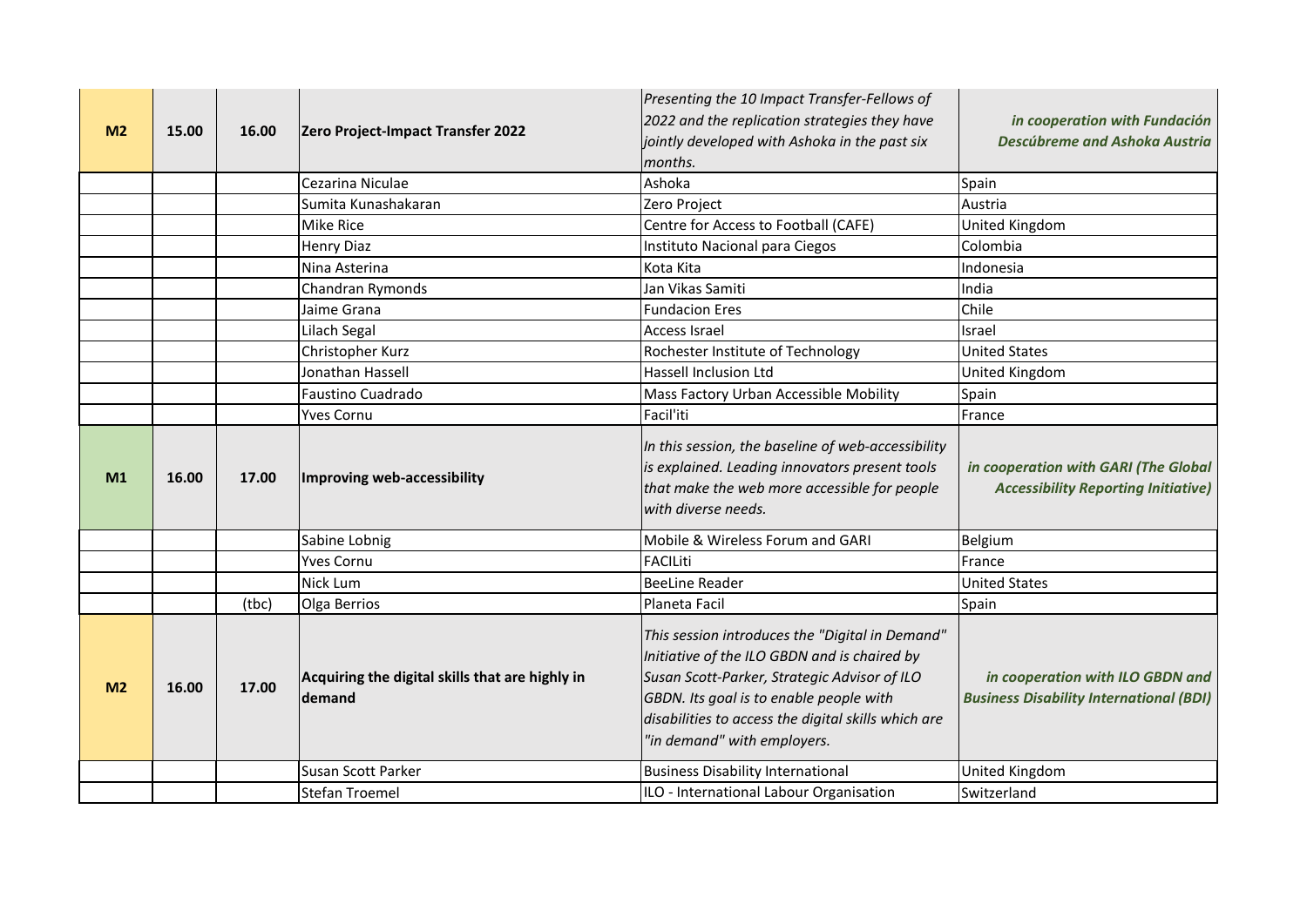| M1             | 17.00 | 18.00 | Civil for all - how to train the next generation of<br><b>Civil Servants</b> | Drawing Innovative Practices from Sweden,<br>Israel, Chile and others, this session presents<br>training models for civil servants that improved<br>their service quality towards persons with<br>disabilities.                                                                                       |                     |
|----------------|-------|-------|------------------------------------------------------------------------------|-------------------------------------------------------------------------------------------------------------------------------------------------------------------------------------------------------------------------------------------------------------------------------------------------------|---------------------|
|                |       |       | N.N.                                                                         | Ministry of Social Development and Family                                                                                                                                                                                                                                                             | Government of Chile |
|                |       | (tbc) | <b>Efrat Stern</b>                                                           | JDC Israel Unlimited                                                                                                                                                                                                                                                                                  | Israel              |
|                |       |       | N.N.                                                                         | Municipal Department of Persons with                                                                                                                                                                                                                                                                  | <b>Brazil</b>       |
|                |       |       |                                                                              | Disabilities - City of São Paulo                                                                                                                                                                                                                                                                      |                     |
|                |       |       |                                                                              | Thursday, February 24, 2022                                                                                                                                                                                                                                                                           |                     |
| Room           | From  | To    | <b>Speaker</b>                                                               | In Brief                                                                                                                                                                                                                                                                                              | Country             |
| M1             | 9.00  | 10.00 | Technology-based sign-language solutions                                     | In this session, ICT-based solutions are<br>presented and discussed that support the<br>learning and usage of sign language such as<br>adding sign language dictionaries to a website,<br>creating interactive telephone platforms, or<br>programming novel - sign language centric -<br>TV stations. |                     |
|                |       |       | Georg Tschare                                                                | <b>Simax</b>                                                                                                                                                                                                                                                                                          | Austria             |
|                |       |       | Simon Houriez                                                                | Elix Bubble                                                                                                                                                                                                                                                                                           | France              |
|                |       | (tbc) | Miriam Guajardo-Fajardo                                                      | <b>Fundacion CNSE</b>                                                                                                                                                                                                                                                                                 | Spain               |
|                |       | (tbc) | Yoshido Shinoda                                                              | Okayama Broadcasting                                                                                                                                                                                                                                                                                  | Japan               |
|                |       |       | Nick de la Hunt                                                              | We Sign it                                                                                                                                                                                                                                                                                            | South Africa        |
| M <sub>2</sub> | 9.00  | 11.00 | The Zero Project - Asia Summit                                               | The first Zero Project - Asia Summit brings<br>together governments and DPOs discussing a<br>blueprint for accessibility in the region and<br>introducing exciting innovations from countries<br>like Indonesia, Singapore, South Korea,<br>Thailand, and Viet Nam.                                   |                     |
|                |       |       | Dayang Nurul Huda                                                            | Pusat Ehsan Al-Ameerah Al-Hajjah Maryam                                                                                                                                                                                                                                                               | <b>Brunei</b>       |
|                |       |       | Eunyong Lee                                                                  | Excolo                                                                                                                                                                                                                                                                                                | South Korea         |
|                |       |       | Maulani Rotinsulu                                                            | Himpunan Wanita Disabilitas Indonesia                                                                                                                                                                                                                                                                 | Indonesia           |
|                |       |       | Phyllis Choo                                                                 | <b>SG Enable</b>                                                                                                                                                                                                                                                                                      | Singapore           |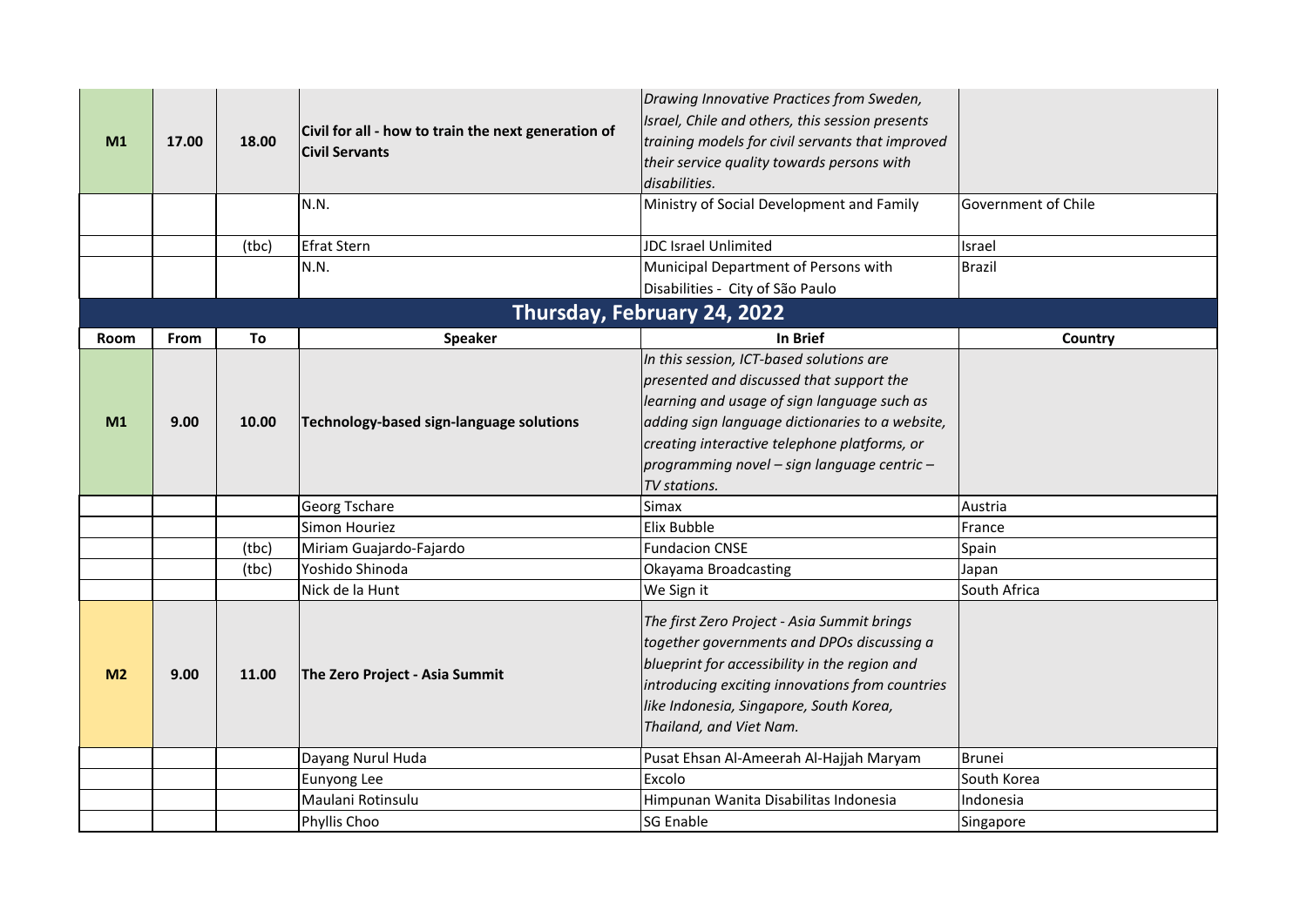|                |       |       | Lauro Purcil                                                                           | <b>ASEAN Disability Forum</b>                                                                                                                                                                                                                                    | Philippines                         |
|----------------|-------|-------|----------------------------------------------------------------------------------------|------------------------------------------------------------------------------------------------------------------------------------------------------------------------------------------------------------------------------------------------------------------|-------------------------------------|
|                |       |       | Marissa Lee Medjeral-Mills                                                             | <b>Disabled People's Association</b>                                                                                                                                                                                                                             | Singapore                           |
|                |       |       | Havishyan Thakral                                                                      | Enklude                                                                                                                                                                                                                                                          | Indonesia                           |
|                |       |       | Kumiko Fujiwara                                                                        | <b>DPI Women's Network</b>                                                                                                                                                                                                                                       | Japan                               |
| M <sub>3</sub> | 9.30  | 11.00 | Alle können barrierefrei! - die inklusive<br>Unternehmenskultur (in deutscher Sprache) | Wie schaffe ich eine inklusive<br>Unternehmenskultur? In diesem Workshop<br>werden fünf Perspektiven aufgegriffen, die zur<br>Erhöhung der Barrierefreiheit für Menschen mit<br>Behinderungen beitragen, von der Strategie bis<br>zu den Produkten und Services. | <b>In Kooperation mit myAbility</b> |
|                |       |       |                                                                                        |                                                                                                                                                                                                                                                                  |                                     |
| M1             | 10.00 | 11.30 | Zero Project's Shark Tank                                                              | Five high-tech start-ups pitch to experienced<br>investors, who question their potential to create<br>a succesful company and an impact in<br>accessibility.                                                                                                     |                                     |
|                |       |       | Larry Goldberg                                                                         | Yahoo!                                                                                                                                                                                                                                                           | <b>United States</b>                |
|                |       | (tbc) | Ka Yiu Cheng                                                                           | The Chinese University of Hong Kong                                                                                                                                                                                                                              | China                               |
|                |       | (tbc) | Natalí González                                                                        | <b>Fundacion ONCE</b>                                                                                                                                                                                                                                            | Spain                               |
|                |       | (tbc) | Jose Luis Borau Jordan                                                                 | <b>Fundacion ONCE</b>                                                                                                                                                                                                                                            | Spain                               |
|                |       | (tbc) | Tanya Korach                                                                           | Migdal Or                                                                                                                                                                                                                                                        | Israel                              |
|                |       | (tbc) | Ramy Soliman                                                                           | Bonocle                                                                                                                                                                                                                                                          | Qatar                               |
| M <sub>2</sub> | 11.00 | 12.00 | <b>Hacking the hackathon</b>                                                           | What is a hackathon and how can it be<br>organized online and in an accessible manner?<br>Experienced hackathon-organizers from around<br>the world underline how accessible hackathons<br>can put together in an inclusive fashion.                             |                                     |
|                |       |       |                                                                                        |                                                                                                                                                                                                                                                                  |                                     |
| M <sub>3</sub> | 11.00 | 12.30 | Menschen mit Behinderungen in den Medien (in<br>deutscher Sprache)                     | In diesem Forum werden Kampagnen, die das<br>Bild, das Medien, Werbung und NGOs von<br>Menschen mit Behinderungen in der<br>Öffentlichkeit zeichnen, kritisch analysiert und<br>Verbesserungsvorschläge formuliert.                                              | <b>In Kooperation mit dem ORF</b>   |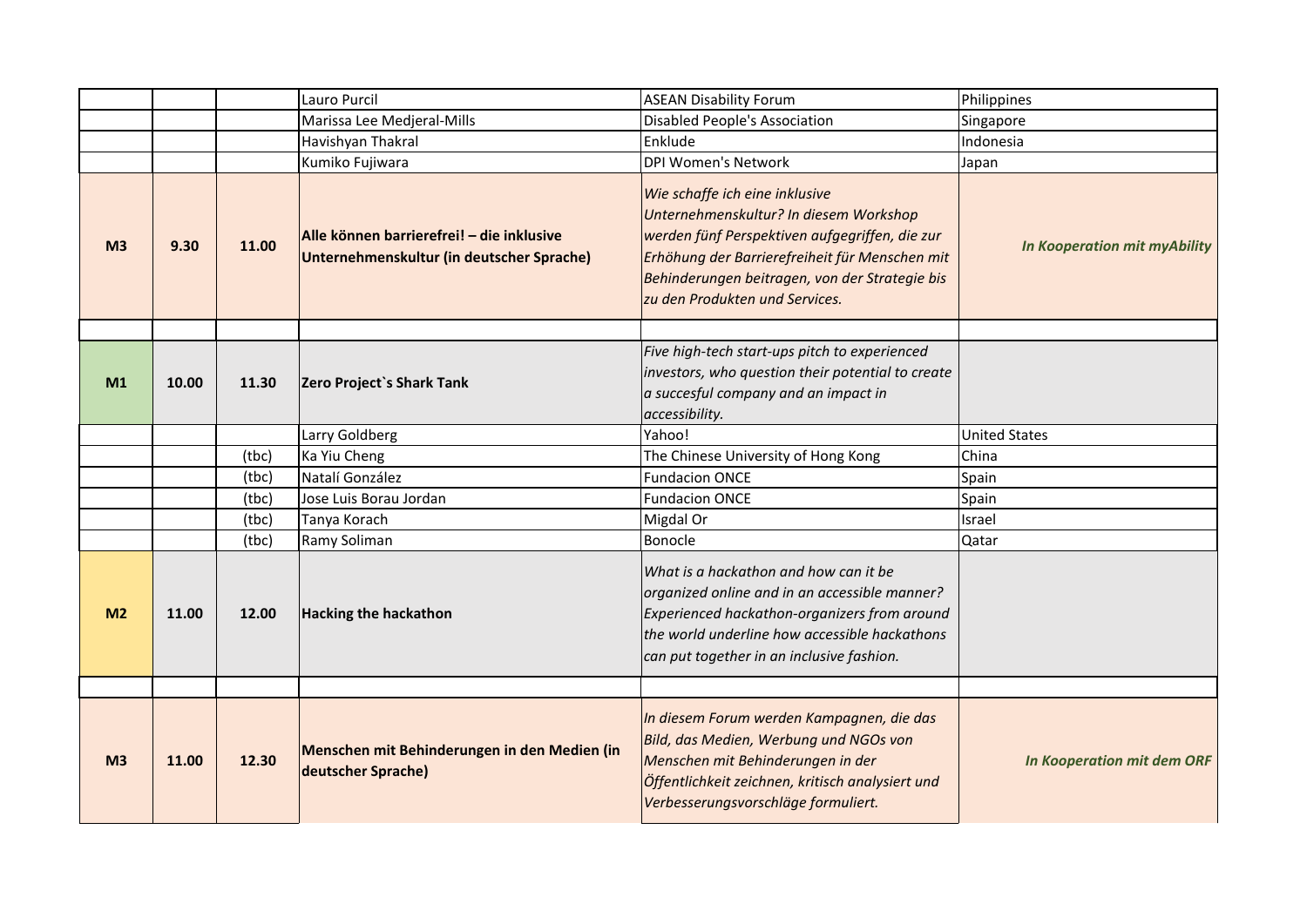| M1             | 11.45 | 13.00 | High-tech innovations from India                                    | India is a large source of technology-driven<br>innovations supporting accessibility and<br>inclusion, with enormous potential for "south-<br>south"-cooperation's. In this session, a select<br>group of Indian-based start-ups are presented<br>and questioned by Indian experts. | in cooperation with Youth4Jobs, India |
|----------------|-------|-------|---------------------------------------------------------------------|-------------------------------------------------------------------------------------------------------------------------------------------------------------------------------------------------------------------------------------------------------------------------------------|---------------------------------------|
|                |       |       | Meera Shinoy                                                        | Youth4Jobs                                                                                                                                                                                                                                                                          | India                                 |
|                |       |       | Rajiv Kumar                                                         | Vice Chairman of Niti Aayog Planning<br>Commission                                                                                                                                                                                                                                  | India                                 |
| M <sub>1</sub> | 13.00 | 14.00 | The practical usage of Artificial Intelligence                      | This session will outline how artificial<br>intelligence and machine learning can be used -<br>and at what cost and danger - to assist in areas<br>such as orientation, hiring, or translation.                                                                                     |                                       |
|                |       |       | David Banes                                                         | davebanesaccess                                                                                                                                                                                                                                                                     | United Kingdom                        |
|                |       | (tbc) | Klaus Candussi                                                      | Atempo                                                                                                                                                                                                                                                                              | Austria                               |
|                |       |       | Sara Smolley                                                        | Voiceitt                                                                                                                                                                                                                                                                            | Israel                                |
| M <sub>2</sub> | 13.00 | 14.00 | Let's Talk About Sex                                                | This session works with different approaches<br>from across the globe that successfully<br>overcome the stigma of persons with disabilities<br>and their sexuality.                                                                                                                 |                                       |
|                |       |       | Nadine Dlouhy                                                       | Equalizent                                                                                                                                                                                                                                                                          | Austria                               |
|                |       |       | Marissa Lee Medjeral-Mills                                          | <b>Disabled People's Association</b>                                                                                                                                                                                                                                                | Singapore                             |
|                |       |       | N.N.                                                                | <b>Disability Pride PA</b>                                                                                                                                                                                                                                                          | <b>United States</b>                  |
| M1             | 14.00 | 15.00 | Public policies improving the legal frameworks for<br>accessibility | This session will highlight good practices - and<br>2022 Zero Project Awardees - from Canada,<br>Poland, and the United States that have helped<br>to remove barriers for all with sound policies,<br>action plans, and regulations to ensure internet<br>accessibility.            |                                       |
|                |       |       | <b>Robin Tim Weis</b>                                               | Zero Project                                                                                                                                                                                                                                                                        | Austria                               |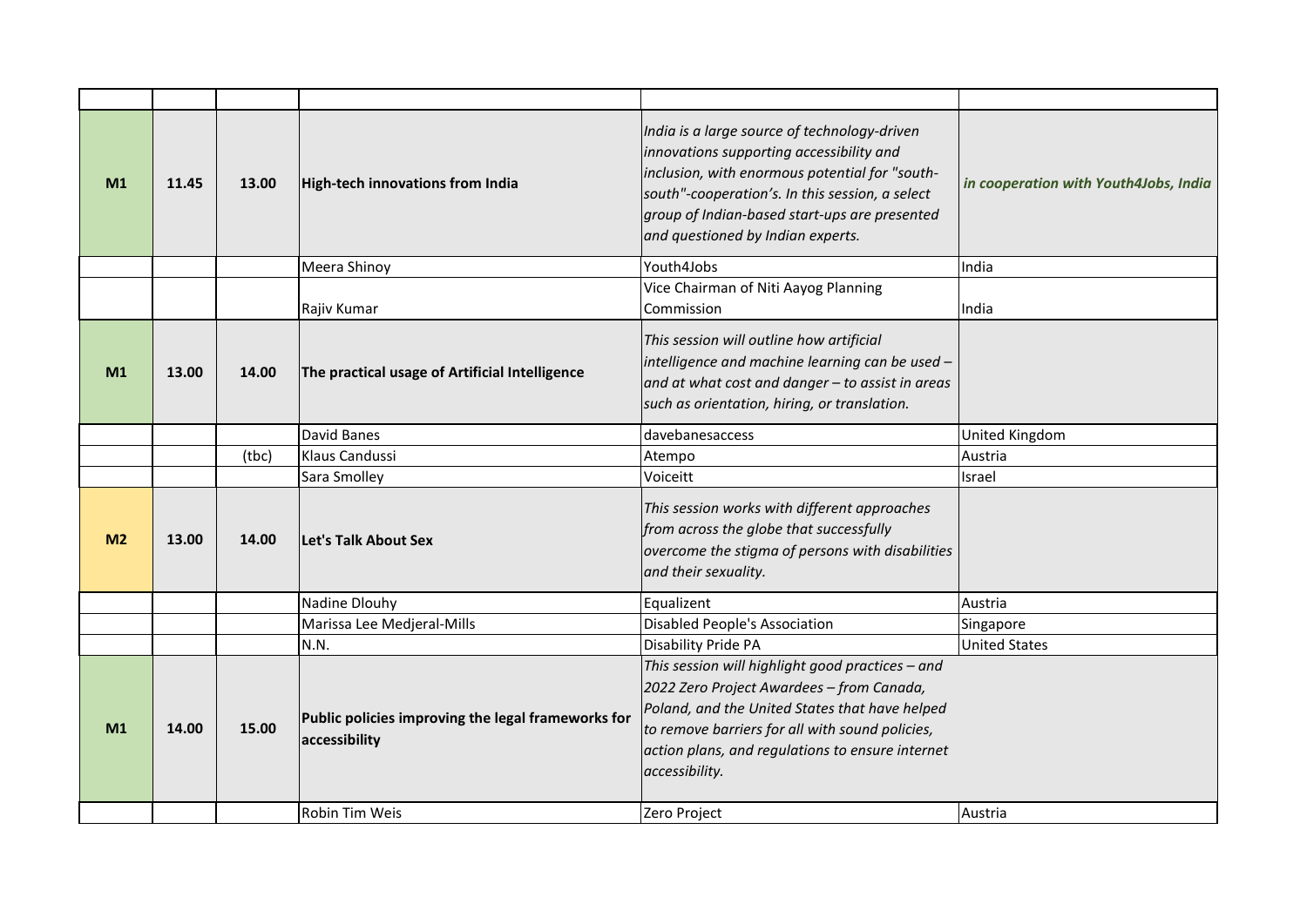|                |       |       | N.N.                                                                      | Ministry of Public Services and Procurement<br>and Accessibility                                                                                                                                                        | Canada                                                                 |
|----------------|-------|-------|---------------------------------------------------------------------------|-------------------------------------------------------------------------------------------------------------------------------------------------------------------------------------------------------------------------|------------------------------------------------------------------------|
|                |       |       | N. N.                                                                     | Ministry of Regional Development                                                                                                                                                                                        | Poland                                                                 |
|                |       |       | Michael Reardon                                                           | Office of Disability Employment Policy - U.S.<br>Department of Labor                                                                                                                                                    | <b>United States</b>                                                   |
| M <sub>2</sub> | 14.00 | 15.00 | The Future Is Female                                                      | Exploring initiatives led by women with<br>disabilities that successfully advocate for their<br>rights and for just and inclusive communities.                                                                          |                                                                        |
|                |       |       | Kathryn Johnson                                                           | St. Cloud State University                                                                                                                                                                                              | <b>United States</b>                                                   |
|                |       |       | Xiarong Zhou                                                              |                                                                                                                                                                                                                         | China                                                                  |
|                |       |       | Fatma Al Jassim                                                           |                                                                                                                                                                                                                         | <b>United Arab Emirates</b>                                            |
| M <sub>2</sub> | 15.00 | 17.00 | Zero Project Business Forum: Champions in<br>accessibility                | Multinational corporations from different<br>sectors share challenges and lessons learned in<br>the implementation of global accessibility and<br>inclusion programs.                                                   | in cooperation with Ruh Global<br><b>Impact &amp; The Valuable 500</b> |
|                |       |       | Caroline Casey                                                            | The Valuable 500                                                                                                                                                                                                        | United Kingdom                                                         |
|                |       |       | Debra Ruh                                                                 | Ruh Global Impact                                                                                                                                                                                                       | <b>United States</b>                                                   |
|                |       |       | Angela Gu                                                                 | Flex Zhuhai                                                                                                                                                                                                             | China                                                                  |
|                |       |       | Darren Rowan                                                              | Eli Lilly                                                                                                                                                                                                               | United Kingdom                                                         |
|                |       |       | Lori Golden                                                               | EY                                                                                                                                                                                                                      | <b>United States</b>                                                   |
|                |       |       | Alexandra Nothnagel                                                       | Atos                                                                                                                                                                                                                    | France                                                                 |
|                |       |       | N. N.                                                                     | Safaricom                                                                                                                                                                                                               | Kenya                                                                  |
| M1             | 16.00 | 17.00 | Documentary premiere: How to drive a Formula 1-<br>car with your thoughts | Join the Zero Project for the exclusive premiere<br>of the "Driving a Formula-1 Car with your<br>Thoughts" documentary, which will highlight<br>how the field of neurosciences have removed<br>racing barriers for all. |                                                                        |
|                |       |       | Michael Fembek                                                            | Zero Project                                                                                                                                                                                                            | Austria                                                                |
|                |       |       | Rodrigo Huebner Mendes                                                    | <b>Diversa</b>                                                                                                                                                                                                          | <b>Brazil</b>                                                          |
|                |       |       | Tan Le                                                                    | <b>EMOTIV Neurotech f. t. Global Community</b>                                                                                                                                                                          | <b>United States</b>                                                   |
|                |       |       | Jeremy Snyder                                                             | <b>TFA Group</b>                                                                                                                                                                                                        | <b>United States</b>                                                   |
|                |       |       |                                                                           |                                                                                                                                                                                                                         |                                                                        |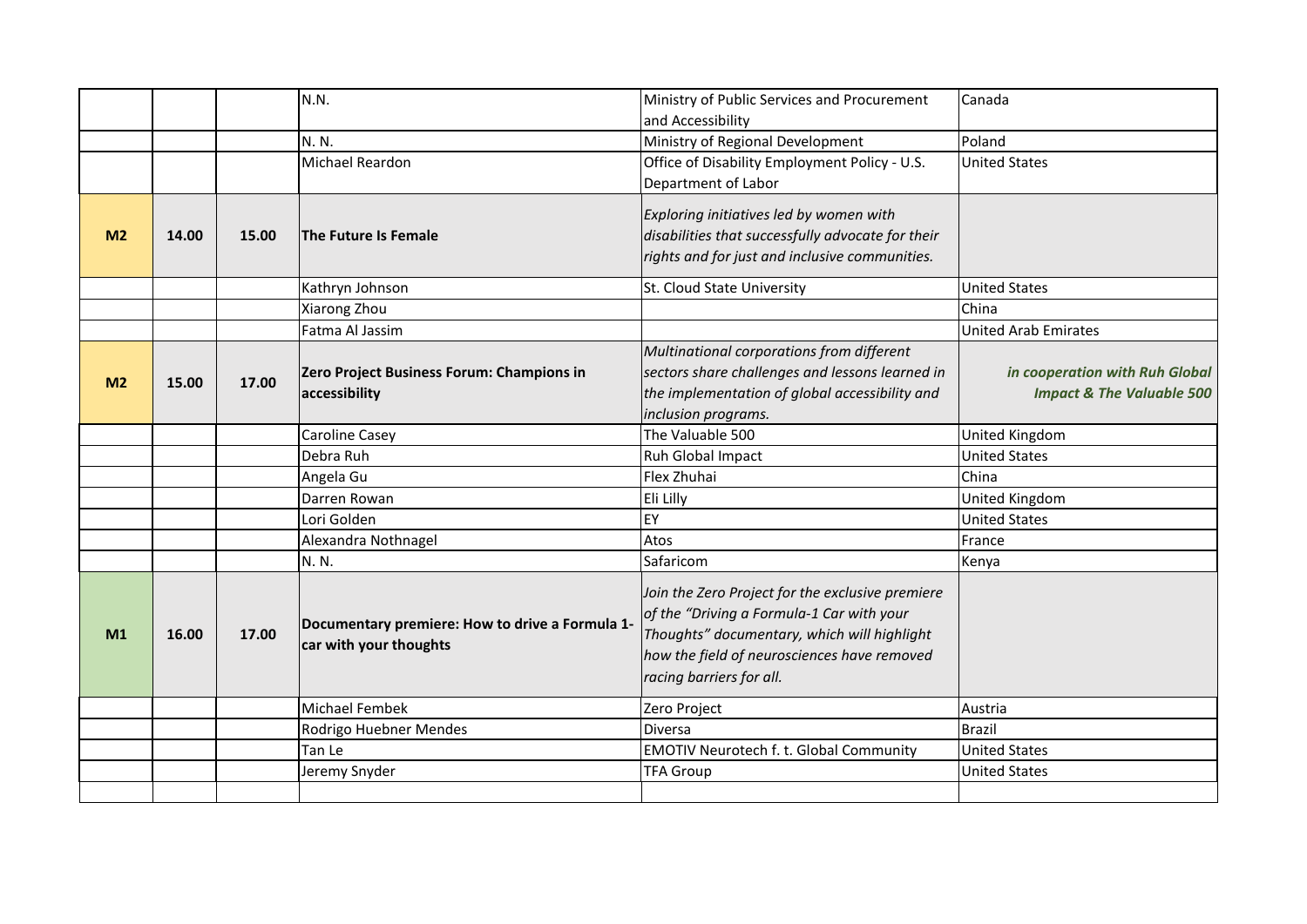| M <sub>1</sub> | 18.30 | 20.30 | The Award Ceremony | The #ZeroCon22 Award Ceremony will see the<br>Innovative Practices and Innovative Policies of<br>2022 receive their award. In addition, the<br>Financial Inclusion Award 2022 of Unicredit<br>Bank Austria will be awarded on this occasion. |         |
|----------------|-------|-------|--------------------|----------------------------------------------------------------------------------------------------------------------------------------------------------------------------------------------------------------------------------------------|---------|
|                |       |       | Caroline Casev     | The Valuable 500 (Moderator)                                                                                                                                                                                                                 | Ireland |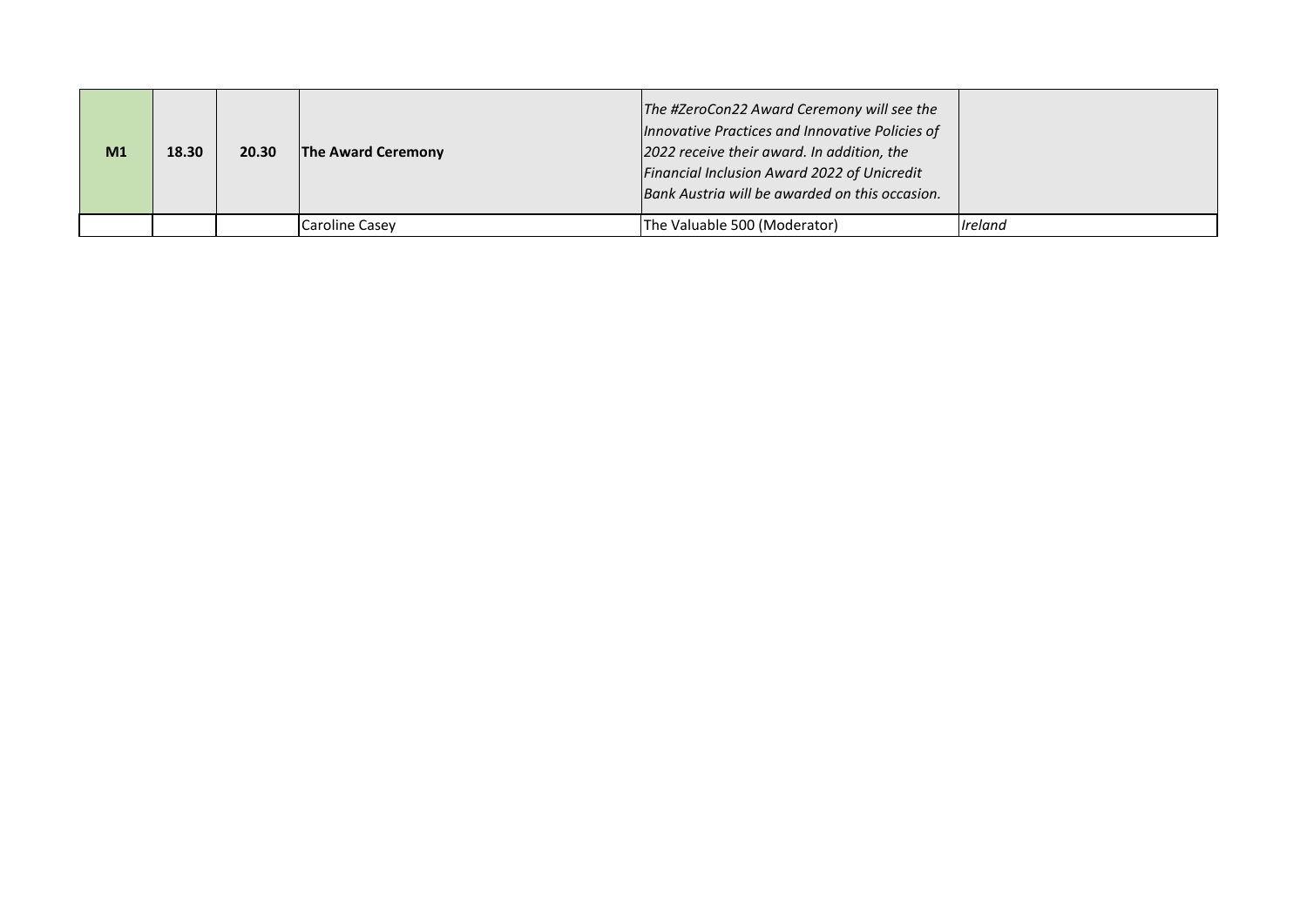|                |             |       | Mallory Wegemann                                | Paralympic Swimmer and Gold Medalist                                                                                                                                                                                                                                                                                | <b>United States</b>                                                   |
|----------------|-------------|-------|-------------------------------------------------|---------------------------------------------------------------------------------------------------------------------------------------------------------------------------------------------------------------------------------------------------------------------------------------------------------------------|------------------------------------------------------------------------|
|                |             |       |                                                 | Friday, February 25, 2022                                                                                                                                                                                                                                                                                           |                                                                        |
| Room           | <b>From</b> | To    | <b>Speaker</b>                                  | In Brief                                                                                                                                                                                                                                                                                                            | Country                                                                |
| M1             | 9.00        | 10.00 | Making financial services accessible for all    | As digitalization continues to take over the<br>financial sector, banks and financial tech-<br>startups are developing services that ensure<br>that banking services become - and continue to<br>remain - accessible for all.                                                                                       |                                                                        |
| M <sub>2</sub> | 9.00        | 11.00 | Accessibility of transportation, hosted by Atos | This is a unique session, co-hosted with Atos,<br>the global IT-company, from several of their<br>offices in different continents. Outstanding<br>solutions in public transport are presented, and<br>the opportunities for cooperation across<br>borders are discussed.                                            | in cooperation with Atos & Business<br><b>Disability International</b> |
|                |             |       | Neil Milliken                                   | Atos                                                                                                                                                                                                                                                                                                                | United Kingdom                                                         |
|                |             |       | Susan Scott-Parker                              | <b>Business Disability International</b>                                                                                                                                                                                                                                                                            | United Kingdom                                                         |
|                |             |       | Ewa Raczynska-Bulawa                            | Łódzka Kolej Aglomeracyjna                                                                                                                                                                                                                                                                                          | Poland                                                                 |
|                |             |       | N. N.                                           | Transportes Metropolitanos de Barcelona                                                                                                                                                                                                                                                                             | Spain                                                                  |
|                |             |       | N. N.                                           | <b>Mphasis</b>                                                                                                                                                                                                                                                                                                      | India                                                                  |
| M1             | 10.00       | 11.00 | Access to justice for all                       | In this session, innovative approaches are<br>presented that enable persons with disabilities -<br>especially those with intellectual and<br>psychosocial disabilities - to access justice<br>systems, as parties in court cases as well as<br>witnesses. Examples come from Georgia, Israel,<br>the UK and others. |                                                                        |
|                |             |       |                                                 |                                                                                                                                                                                                                                                                                                                     |                                                                        |
| M1             | 11.00       | 12.00 | Inclusive and accessible universities           | In this session, various approaches for creating<br>an accessible and inclusive environment for<br>students and teachers in universities are<br>presented; from buildings to online teaching;<br>from careers to alternative teaching materials.                                                                    |                                                                        |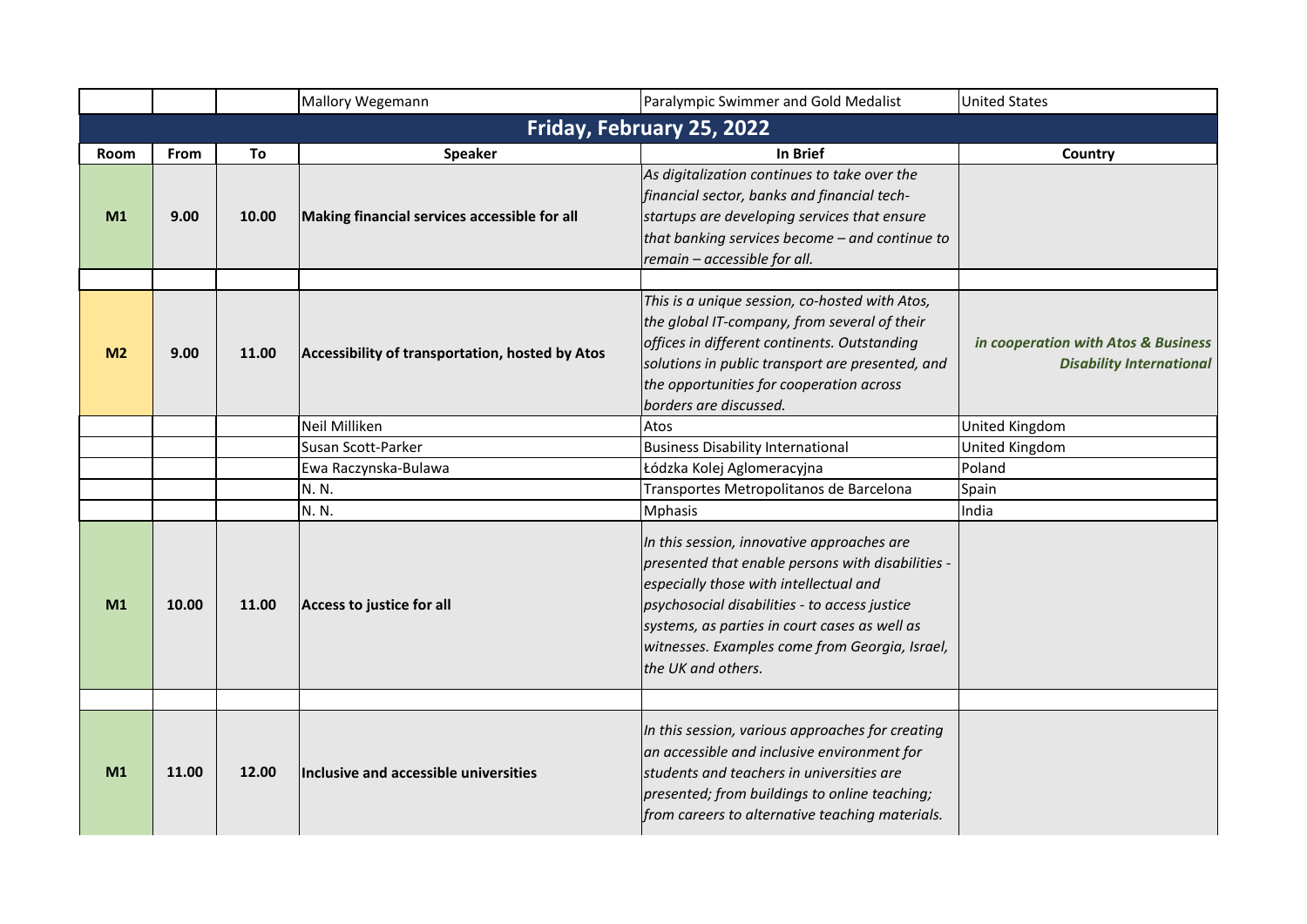|                |       |       | Jason Weedon                                                                   | Central European University                                                                                                                                                                                                     | Austria                                                                      |
|----------------|-------|-------|--------------------------------------------------------------------------------|---------------------------------------------------------------------------------------------------------------------------------------------------------------------------------------------------------------------------------|------------------------------------------------------------------------------|
|                |       |       | Josefina Ocampo                                                                | University of Tucuman                                                                                                                                                                                                           | Argentina                                                                    |
|                |       |       | Arifur Rahman                                                                  | Young Power in Social Action (YPSA)                                                                                                                                                                                             | Bangladesh                                                                   |
|                |       |       | Wajdi Wazza                                                                    | King Abdulaziz University                                                                                                                                                                                                       | Saudi Arabia                                                                 |
| M1             | 12.00 | 13.00 | Innovative Practices in Disability-Inclusive Disaster<br><b>Risk Reduction</b> | How can emergency-procedures be more<br>accessible and inclusive? How can refugee<br>camps be made more accessible? In this<br>session, innovative practices from countries like<br>Thailand, Zambia, and Israel are presented. |                                                                              |
|                |       |       | <b>Michal Rimon</b>                                                            | <b>Access Israel</b>                                                                                                                                                                                                            | Israel                                                                       |
|                |       |       | <b>Talal Waheed</b>                                                            | <b>CBM</b>                                                                                                                                                                                                                      | Pakistan                                                                     |
|                |       |       | Oliver Neuschäfer                                                              | <b>CBM</b>                                                                                                                                                                                                                      | Germany                                                                      |
|                |       |       | Khalil A. Hamad                                                                | <b>World Vision</b>                                                                                                                                                                                                             | Iraq                                                                         |
|                |       |       | Doreen Chizyuka                                                                | World Vision                                                                                                                                                                                                                    | Zambia                                                                       |
|                |       |       | Mohammad Monjurul Habib                                                        | Centre for Disability in Development                                                                                                                                                                                            | Bangladesh                                                                   |
| M <sub>2</sub> | 11.00 | 13.00 | The Accessible Tourism Summit                                                  | The Accessible Tourism Summit covers the<br>whole travel chain, presenting leading experts<br>from around the globe and innovative solutions,<br>with a special focus on the current pandemic.                                  | in cooperation with ENAT (European<br><b>Network for Accessible Tourism)</b> |
|                |       |       | Ivor Ambrose                                                                   | <b>ENAT</b>                                                                                                                                                                                                                     | Greece                                                                       |
|                |       |       | Anna Grazia Laura                                                              | <b>ENAT</b>                                                                                                                                                                                                                     | Italy                                                                        |
|                |       |       | Dale Reardon                                                                   | <b>Travel for All</b>                                                                                                                                                                                                           | Australia                                                                    |
|                |       |       | Renat Anpilogov                                                                | Globe4all                                                                                                                                                                                                                       | Russia                                                                       |
|                |       |       | Nadezhda Anpilogova                                                            | Globe4all                                                                                                                                                                                                                       | Russia (co-presenter)                                                        |
|                |       |       | Liron David                                                                    | Enosh                                                                                                                                                                                                                           | Israel                                                                       |
|                |       |       | Hilal Kahraman                                                                 | İGA                                                                                                                                                                                                                             | Turkey                                                                       |
|                |       |       | Seben Ayşe Dayı                                                                | İGA                                                                                                                                                                                                                             | Turkey (co-presenter)                                                        |
|                |       |       | Mark Trieglaff                                                                 | <b>ACT Services</b>                                                                                                                                                                                                             | <b>United States</b>                                                         |
|                |       |       | Glenda Virginia Durán Caro                                                     | Fundación Eres                                                                                                                                                                                                                  | Chile                                                                        |
|                |       |       | Martin Lobert                                                                  | Tromsø Accessible Tours                                                                                                                                                                                                         | Sweden                                                                       |
| M1             | 13.00 | 14.00 | <b>Reaching for the Stars: Accessibility in Astronomy</b>                      | A session dedicated to the global good practices<br>that are fostering accessibility for scholars and                                                                                                                           |                                                                              |
|                |       |       |                                                                                | students in astronomy.                                                                                                                                                                                                          |                                                                              |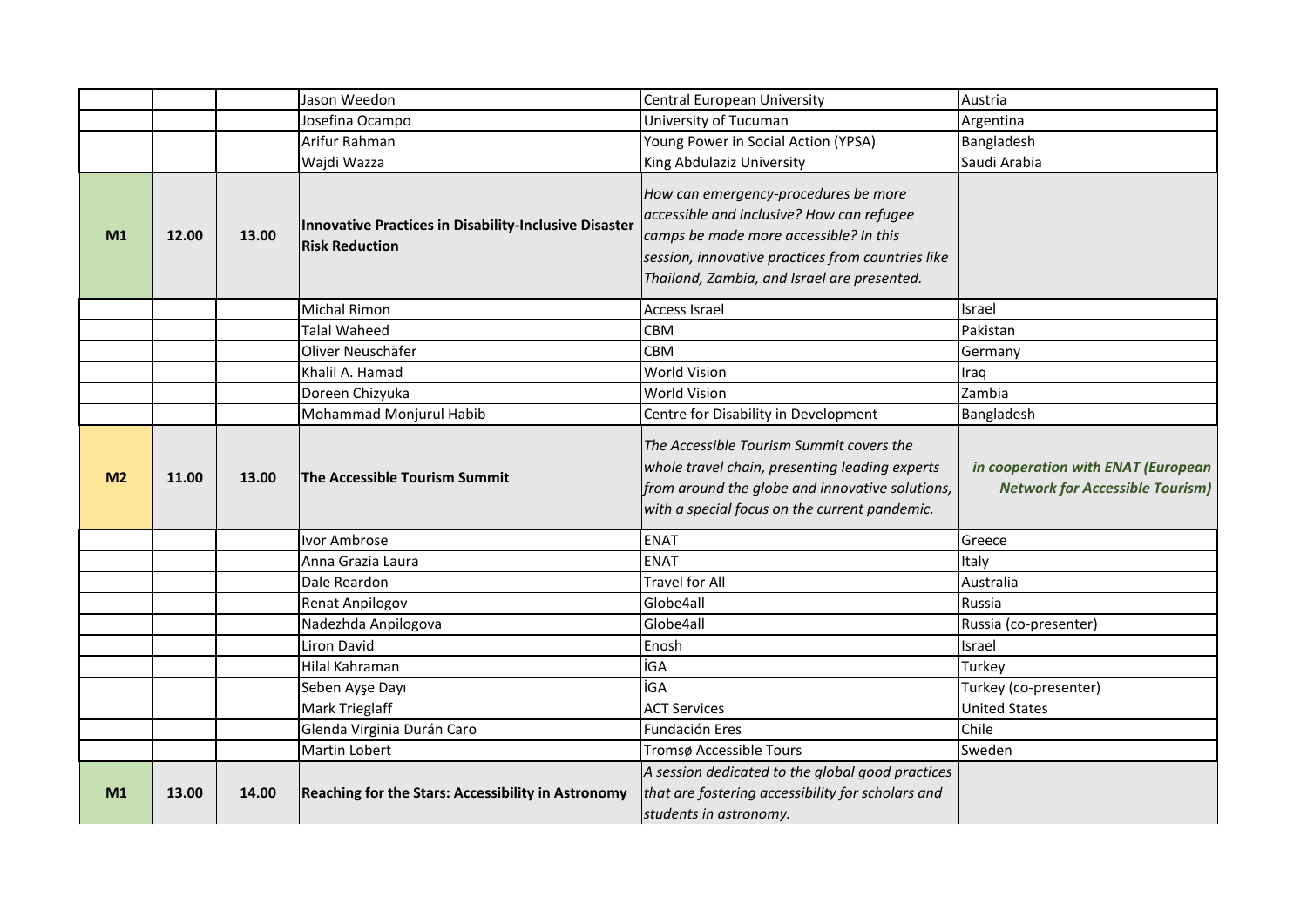|                                 |       | (tbc) | Belén Sapag Muñoz de la Peña                                    | Ambassador and Permanent Representative of                                                                                              | Austria                                                                                                                                                                 |
|---------------------------------|-------|-------|-----------------------------------------------------------------|-----------------------------------------------------------------------------------------------------------------------------------------|-------------------------------------------------------------------------------------------------------------------------------------------------------------------------|
|                                 |       |       |                                                                 | the Embassy of Chile                                                                                                                    |                                                                                                                                                                         |
|                                 |       | (tbc) | Erika Labbé                                                     | Diego Portales University                                                                                                               | Chile                                                                                                                                                                   |
|                                 |       | (tbc) | María Argudo-Fernández                                          | Catholic University of Valparaiso                                                                                                       | Chile                                                                                                                                                                   |
|                                 |       |       | N.N.                                                            | UN Office for Outer Space Affairs                                                                                                       | Austria                                                                                                                                                                 |
| M <sub>2</sub>                  | 13.00 | 14.00 | <b>Audits, Standards and Certifications on</b><br>Accessibility | Zero Project is presenting various accessibility<br>standards and certificates for publishing,<br>accessibility audits and assessments. |                                                                                                                                                                         |
|                                 |       |       | Michael Johnson                                                 | Benetech                                                                                                                                | <b>United States</b>                                                                                                                                                    |
|                                 |       |       | Andrea Pregel                                                   | Sightsavers                                                                                                                             | United Kingdom                                                                                                                                                          |
|                                 |       |       | <b>Wolfgang Drabek</b>                                          | <b>OEZIV</b>                                                                                                                            | Austria                                                                                                                                                                 |
|                                 |       |       | Doris Ossberger                                                 | Austrian Federation BSVÖ                                                                                                                | Austria                                                                                                                                                                 |
|                                 |       |       | Christopher M. Lee                                              | G3ICT                                                                                                                                   | <b>United States</b>                                                                                                                                                    |
| M1                              | 16.00 | 16.30 | <b>Closing Session</b>                                          |                                                                                                                                         |                                                                                                                                                                         |
|                                 |       |       |                                                                 |                                                                                                                                         |                                                                                                                                                                         |
|                                 |       |       |                                                                 |                                                                                                                                         |                                                                                                                                                                         |
|                                 |       |       |                                                                 | Fireside Talks, February 23 to 25, 2022                                                                                                 |                                                                                                                                                                         |
| <b>Room</b>                     | From  | To    | Speakers(s)                                                     | <b>Title</b>                                                                                                                            | In Brief                                                                                                                                                                |
| <b>Fireside</b><br><b>Place</b> |       |       | Frances West, Frances WestCo, United States                     | Authentic Inclusion: the 2022 approach to<br><b>Business Transformation</b>                                                             | How business (both corporate and<br>startups) need to have inclusion<br>authentically integrated into their<br>transformation strategy in this post-<br>pandemic world. |
| <b>Fireside</b><br><b>Place</b> |       |       | Sylvia Göttinger, Vienna Business Agency, Austria               | Discover Vienna: The Zero Barriers programme                                                                                            | The Vienna Business Agency presents<br>the "Discover Vienna Programm"<br>which supports selected start-ups to<br>explore business opportunities in<br>Vienna.           |